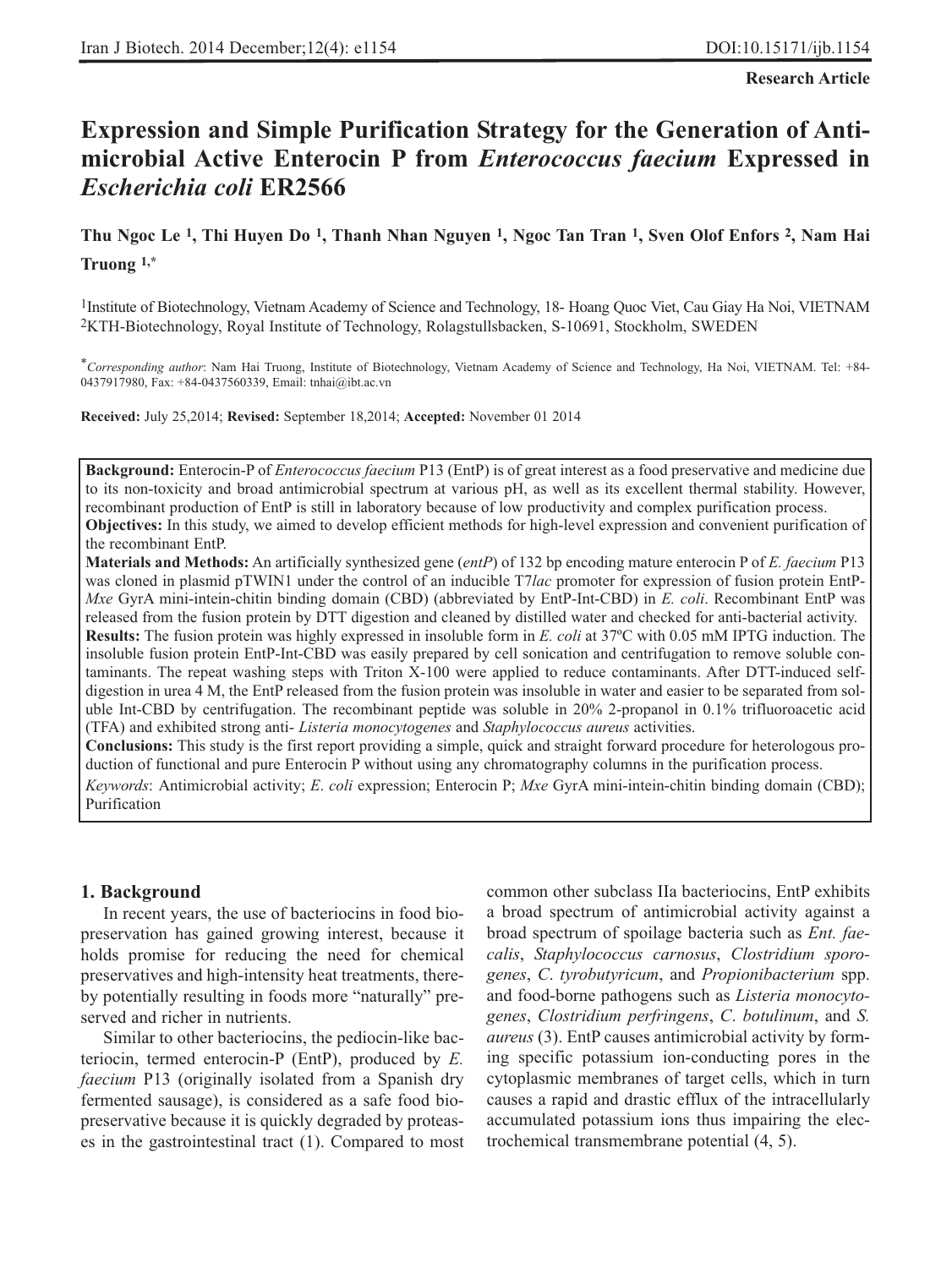The EntP is very stable. It tolerates (i) heating at 100ºC for 60 min or 121ºC for 15 min; (ii) exposure to pH between 2 and 11 for 24 h at 25ºC; (iii) repeated freeze-thawing cycles as well as lyophilization; and (iv) long-term storage at 4ºC and -20ºC without losing the antimicrobial activity (3). Accordingly, EntP holds great promise as a natural preservative in the food industry, but also in medicine as an antibiotic supplement (3, 6, 7). However, since *E. faecium* may carry antibiotic-resistant genes and/or genes encoding potential virulence factors and is therefore not the ideal production host. Hence, many efforts on heterologous production of functional EntP has instead been concentrated to hosts other than *E. faecium* (8-11).

The enterocin-P structural gene (*entP*) encodes a 71 amino acid (aa) prepeptide (7.5 kDa) containing a 27 aa long signal peptide that is removed proteolytically upon secretion, yielding the 44 aa mature bacteriocin (approximately 4.6 kDa) (4, 11). Among expression systems investigated for bacteriocin production, *E*. *coli* has been reported to yield around 1 g/lit culture (2), however up to now there has been no truly successful attempt in the case of EntP.

The direct expression of small peptides such as enterocin-P in *E. coli* is often inefficient as such peptides frequently are subject to *in vivo* degradation by host cell proteases, which significantly reduces the yield. To alleviate this, short peptides can be expressed in fusion to enhance the stability and then released by proteolytic or chemical reagents (11, 12). Previously, EntP has been expressed in *E*. *coli* in fusion with thioredoxin (Trx), or together with the EntP immunity gene or in a prepeptide format (10) with limited success. Trx- $(His)_{6}$ -EntRP fusion protein was purified on an immobilized metal ion affinity column and subsequently cleaved with enterokinase to release only a few functional EntP (10), while in the two other cases the proteins were secreted into the medium at very low concentrations, and then recovered by immunoaffinity chromatography or a laborious procedure involving ammonium sulfate precipitation, desalting and three consecutive chromatography steps (cation exchange, hydrophobic interaction chromatography and reversephase chromatography) (9).

Inteins are self-splicing proteins that have been used in recombinant protein expression and purification procedures and are readily available through commercial vectors such as pTWIN1, pTWIN2 etc. The inteins play a role in formation of a well- designed construct that is stably expressed and are non-toxic to host cells (7, 13, 14). *Ssp* intein cleavage is initiated by low pH, and *Mxe* GyrA intein cleavage by 1,4-dithiothreitol (DTT). The *Mxe* GyrA intein has been used successfully to express small peptides in fusion proteins that form granules or inclusion bodies. These fusion proteins are easily purified by collecting the insoluble fraction, and following solubilization, then effectively digested by addition of DTT to release the functional peptides (15-17). This novel technique is considered as a powerful and competitive alternative to affinity chromatography and conventionally used in protein purification.

# **2. Objective**

In this study, *Mxe* GyrA intein linked with a chitin binding domain (CBD) tag was used as a fusion partner for the production of an insoluble fusion protein EntP-Int-CBD in *E. coli*. For the first time, we introduced a simple procedure (without using any chromatography) for obtaining recombinant EnP with antibacteria activity.

# **3. Materials and Methods**

### *3.1. Strains and Reagents*

*E. coli* DH5α [*end A1 rec A1 hsd R17 sup E44 gyp A96 thi-1 relA1*Δ *lac U169* (φ*80 lacZM15*)] (Invitrogen) and *E*. *coli* ER2566 [*fhuA2 [lon] ompT gal sulA11 R(mcr-73::miniTn10-*TetS*)2 [dcm] R* (*zgb-210::Tn10-*TetS) *endA1* Δ (*mcrC-mrr*)*114::IS10*] (New England Biolabs, USA) were utilized for cloning and expression of the *entP* gene. *L. monocytogenes* provided by Institute of Post Harvest Biotechnology, Vietnam and *S*. *aureus* provided by Chemistry Institute, Vietnam Academy of Science and Technology, Vietnam were used as indicators to test the antimicrobial activity of recombinant EntP. pJET1/blunt cloning vector was purchased from Fermentas, and expression plasmid pTWIN1 was obtained from New England Biolab (NEB). Restriction endonucleases and ligase used in the cloning procedures (Fermentas, USA), and anti-chitin binding domain serum (NEB) for detection of the fusion proteins, were all utilized according to the manufacturer's recommendations. The oligonucleotide primers were synthesized by Integrated DNA Technologies, Inc, USA.

# *3.2. Construction of Plasmid pTWINentP*

Based on the sequence of *E*. *faecium* P13 *entP* gene (GenBank: AF005726.1), two pairs of primers were designed. One overlapping forward primer, 5′-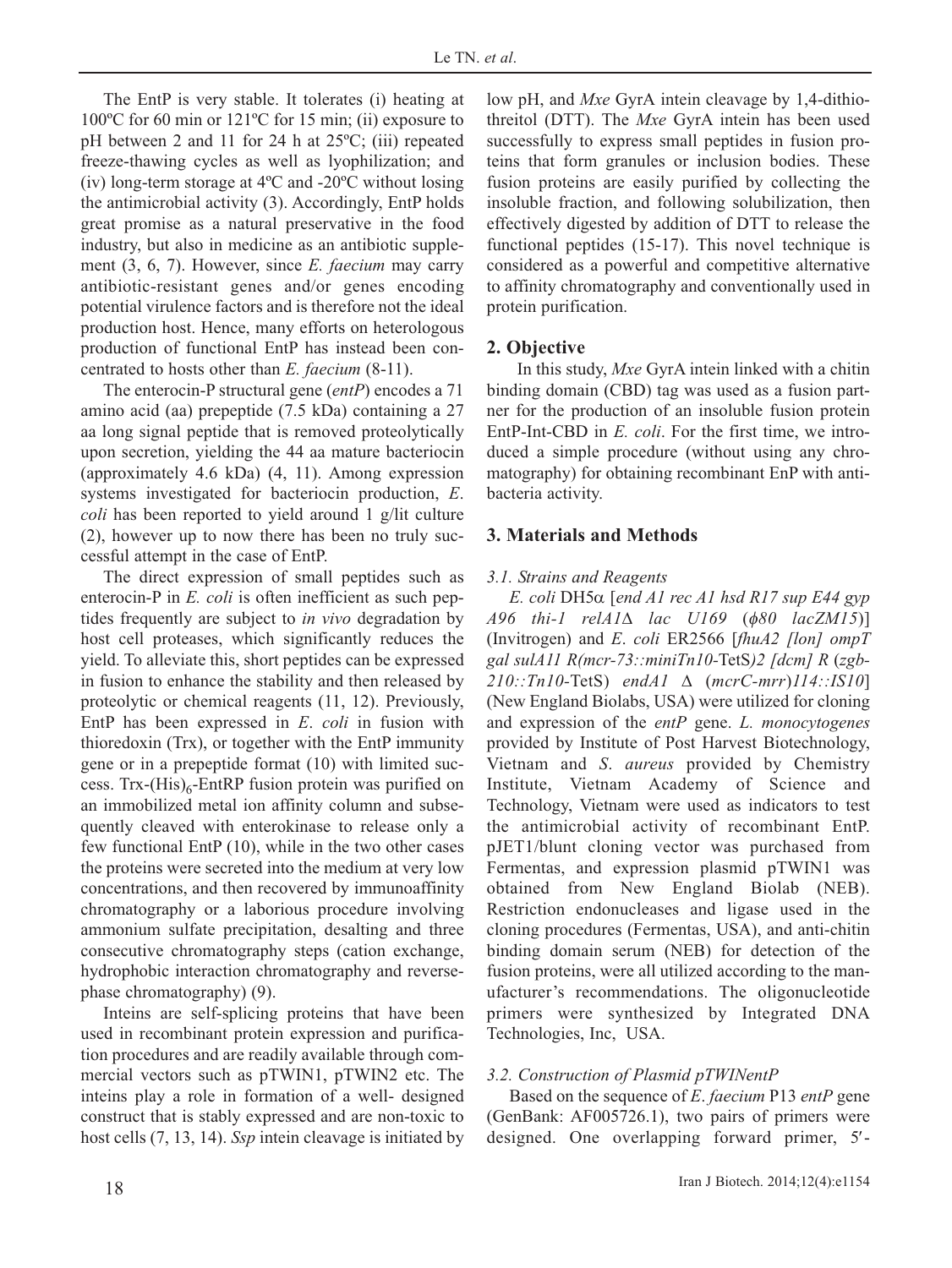tcttctcgaggacccggctacTcgttcatatggtaatggtgtttattgtaataa tagtaaatgTtgggttaactggggagaagctaaagag-3′, and the other overlapping reverse primer, 5′-aattgggccgcttaatgtcccatacctgc caaaccagaagcccagccactaataacgattcctgcaatattctcttttagcttctcccca-3' (overlapping nucleotides are underlined). Seventeen additional nucleotides at the 5' terminal end of the forward primer were included to allow for expression of secreted EntP in yeast *P. pastoris*. Two nucleotides in the forward primer (22T, 64T; in capital letters) result in two silent nucleotide substitutions in the *entP* gene coding for mature EntP, and were included to avoid rare codons. The second set of *EntP* specific primers was *entP* forward: 5′-gcatatggctactcgttcttatggtaa-3′ (*Nde*I underlined) and *entP* reverse: 5′-tgctcttctgcaatgtcccatacctgccaa-3′ (*Sap*I underlined).

The first two overlapping primers were used to synthesize *entP* based on the gene sequence from *E*. *faecium* P13, using Klenow polymerase (large fragment of DNA polymerase I) in a primer extension reaction using the following program: denaturation (94ºC for 2 min), annealing (55ºC for 2 min) and then Klenow was added for elongation (37ºC for 30 min), ending with an extension at 37ºC for 7 min and finally keeping the product at 4ºC. The obtained product appeared as a smear of diverse DNA fragments lengths (Figure 1A). Using Taq DNA polymerase, *entP* was then PCR amplified from this with primers *entP* forward and *entP* reverse (94ºC for 2 min; 25 cycles of 94ºC for 1 min, 62ºC for 1 min, and 72ºC for 30 s, with a final hold for an extra 7 min at 72<sup>o</sup>C).



**Figure 1.** Analysis of *in vitro* synthesized *entP* gene fragments on 2% agarose gel. 1: *entP* synthesized by primer extension of overlapping *entP-*encoding oligonucleotides; 2: *entP* amplicon following PCR with *entP-*specific primers and the *entP-*fragment from lane 1 as template. M: standard 50 bp DNA ladder (Fermantas, USA)

The obtained PCR product was cloned into pJET1/blunt, sequenced, digested with *Nde*I and *Sap*I, and finally ligated into *Nde*I/*Sap*I-linearized pTWIN1, yielding pTWINentP. This expression vector was transformed into *E*. *coli* ER2566, and the transformants were selected on LB agar plates containing 100  $\mu$ g.ml<sup>-1</sup> ampicillin.

#### *3.3. Expression of Recombinant EntP-Int-CBD in E*. *coli ER2566*

A single-colony transformant was inoculated into 10 ml LB (supplemented with  $100 \mu$ g.ml<sup>-1</sup> ampicillin; LBA), and grown overnight at 37ºC in a rotary shaker (200 rpm). One percent of the overnight culture was then transferred to 500 ml of fresh LBA in two 2 L flasks and cultivated at 37ºC. When the optical density (OD600) reached 0.6-0.8, IPTG was added to a final concentration of 0.05 mM to induce expression of the fusion protein EntP-Int-CBD and the cultivation was continued for 3 h at 37ºC. The cells were harvested by centrifugation at 6000 rpm for 10 min at 4ºC, and the cell pellets were stored at -80ºC until use. Various IPTG concentrations (0, 0.001, 0.01, 0.05, 0.1, 0.5, 1, 5, and 10 mM) were also tested to identify the optimal IPTG concentration to be used for the EntP-Int-CBD production. The expression products were analyzed by SDS-PAGE and Western blot.

#### *3.4. Gel Electrophoresis and Western Blots*

Tricine-SDS-PAGE for protein analysis was followed by a description of Schägger and Von Jagow (1987) (18). Gel was then equilibrated with transblot buffer (2.93 g.l-1 glycine, 5.81 g.l-1 Tris-HCl, 0.37 g.l-1SDS, 20% v/w methanol) for 30 min followed by blotting to equilibrated PVDF membranes (Westran® S, Whatman) for 75 min at 25 V (Trans-blot® SD Semidry transfer cell machine, Bio-Rad). The membranes were blocked overnight in TBS (61 g.l- Trizma base, 146.1 g.l-1 NaCl*,* pH 7.4) containing 5% w/v skim milk powder and then washed for 5 min in TTB. The washed membrane was then incubated for 3 h in TBS containing 5% w/v skim milk powder and 2 μl.ml-1 Anti-CBD monoclonal antibody (BioLabs, USA). The membrane was then washed three times for 5-10 min in TTBS afterward incubated for 3 h in TBS containing 5% w/v skim milk powder and 1  $\mu$ l.ml<sup>-1</sup> HRPO conjugated goat anti-mouse antibody (Sigma, USA). Detection was achieved by the addition of freshly prepared solution (25 ml TBS 15 ml  $H_2O_2$ ) mixed with 15 mg 4-chloro-1-naphtol in 5 ml methanol).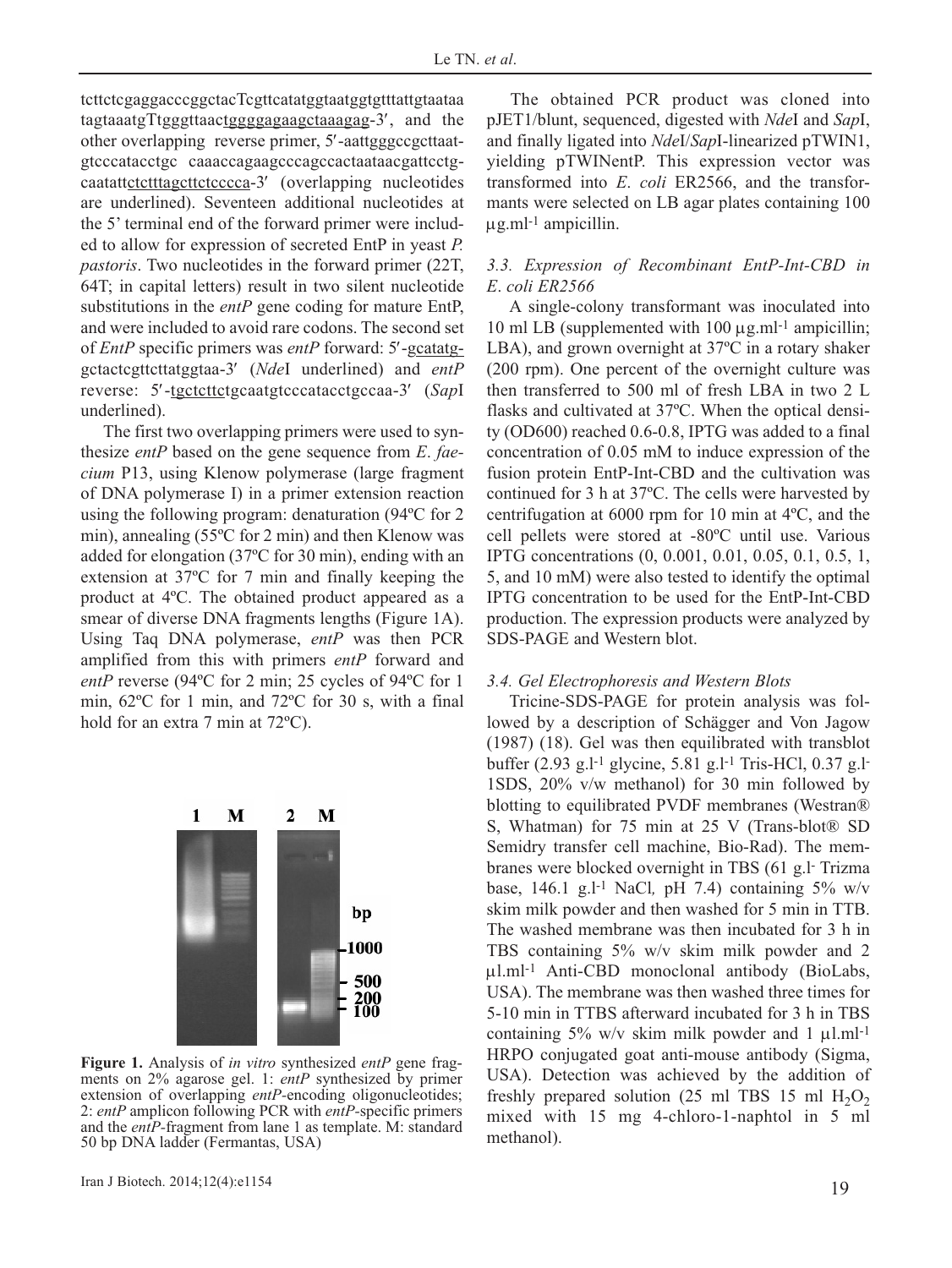# *3.5. Purification of EntP from EntP-Int-CBD*

The cell pellets obtained as above were thawed at room temperature and then resuspended in 30 ml of lysis buffer B1 (20 mM Tris-HCl, pH 8, 1 mM EDTA, 500 mM NaCl) supplemented with 0.1 mg.ml-1 lysozyme and 0.5 mM PMSF. The cell mixture was incubated at 37ºC for 1 h before the cells were disrupted by sonication on ice bath (10 pulses, 30 s each at 100 W with 20 s intermission). Fusion protein EntP-Int-CBD, in the form of inclusion bodies, was recovered by centrifugation at 12000 rpm for 30 min. The inclusion bodies were washed, first with buffer B1, then with buffer B1 supplemented with 2 M urea and 10 mM DTT, and finally with buffer B1supplemented with 0.1% triton X-100. These washing steps helped to remove some contaminants, and the washed inclusion bodies were subsequently solubilized in 30 ml of denaturing/solubilizing buffer (20 mM Tris-HCl, pH 8, 1 mM EDTA, 500 mM NaCl, urea 8 M).

After denaturation, the solubilized inclusion bodies were diluted to 4 M urea with buffer B1, and selfcleavage of the fusion protein EntP-Int-CBD was induced by addition of 50 mM (final concentration) DTT (*Mxe* Intein cleavage is initiated by DTT). The mixtures were incubated at room temperature for 16 h and samples withdrawn for subsequent analysis on 16% tricine SDS-PAGE. The DTT-cleaved mixture was then precipitated with ammonium sulfate (75% saturation) and kept at  $4^{\circ}$ C with stirring for 2 h. After centrifugation at 12000 rpm at 4ºC for 20 min, the pellet was washed extensively with deionized water to remove most contaminants (EntP remained insoluble in water), and finally dissolved in buffer containing 20% 2-propanol in aqueous 0.1% (vol/vol) trifluoroacetic acid (TFA), thus yielding highly pure and soluble EntP.

# *3.6. Direct antimicrobial activity assay of recombinant EntP on Tricine SDS-PAGE*

The DTT-cleaved mixture was subjected to 16% Tricine-SDS-PAGE as described by Schägger & von Jagow (1987) (18) followed by a slightly modified direct antimicrobial activity assay (19) using *S*. *aureus* as the indicator strain. More specifically, after electrophoresis, the gel was stained briefly (15 min) with Coomassie blue and then destained until the background stain disappeared. The gel was then equilibrated in deionized water for about 3 h and carefully loaded on a LB agar plate. After that, 5 ml of tempered LB soft agar (0.6% agar) containing 104 cells of indicator microorganism (*S. aureus*) was poured over the gel, and the plate was incubated at 4ºC for 2 h prior to overnight incubation at 37ºC before the inhibition zone was examined.

### *3.7. Detection of antimicrobial activity of partially purified recombinant EntP by an agar well diffusion test (ADT)*

The test of the antimicrobial activity of partially purified recombinant EntP, an agar well diffusion test, described by Toba *et al*. (1991) (20), using *S. aureus* as the indicator microorganism was used. In brief, a solidified LB agar plate was overlaid with 5 ml LB soft agar seeded with 100 μl indicator organisms (approximately 107 cells). Wells (5 mm diameter) were punched into this plate, and 50 μl of two-fold serial dilutions of the purified EntP was added to each well. The plate was then incubated at 4ºC for 2 h prior to overnight incubation at 37ºC before the presence of potential inhibition zones around the wells was checked. The bacteriocin activity was expressed as AU ml-1 (arbitrary unit per milliliter) defined as the reciprocal of the highest two-fold dilution showing inhibitory action against the indicator strain.

# **4. Results**

# *4.1. Construction and Expression of Recombinant EntP-Int-CBD in E*. *coli ER2566*

By conducting a primer extension reaction on a pair of overlapping oligonucleotides encoding EntP, using klenow polymerase (without 5'-exonuclease activity), EntP fragments in various sizes were generated. However, a more concentrated band that appeared to be of the correct gene *entP* size (132 bps) was also visible (Figure 1A). In a subsequent step, this fragment was PCR amplified by specific primers (Figure 1B) and eventually cloned into pTWIN1, yielding the expression vector pTWINentP, which expresses the chimeric fusion protein EntP-Int-CBD under the control of a T7*lac* promoter. Upon IPTG induction, *E. coli* ER2566 harboring pTWINentP generated EntP-Int-CBD with an approximate size of 33.5 kDa (Figure 2A). The EntP-Int-CBD fusion accounted for nearly 70% of the total cell proteins, according to the analysis in VersaDoc Imaging system Model 4000 (Bio-Rad, USA) by Quantity One, Version 4.6.1 (Bio-Rad, USA).

However, over-expression of the fusion protein mainly resulted in the formation of biologically inactive aggregates (Figure 2C, Figure 3). When using low temperature (15ºC) cultivation, over 50% of EntP-Int-CBD still remained as inclusion bodies (data not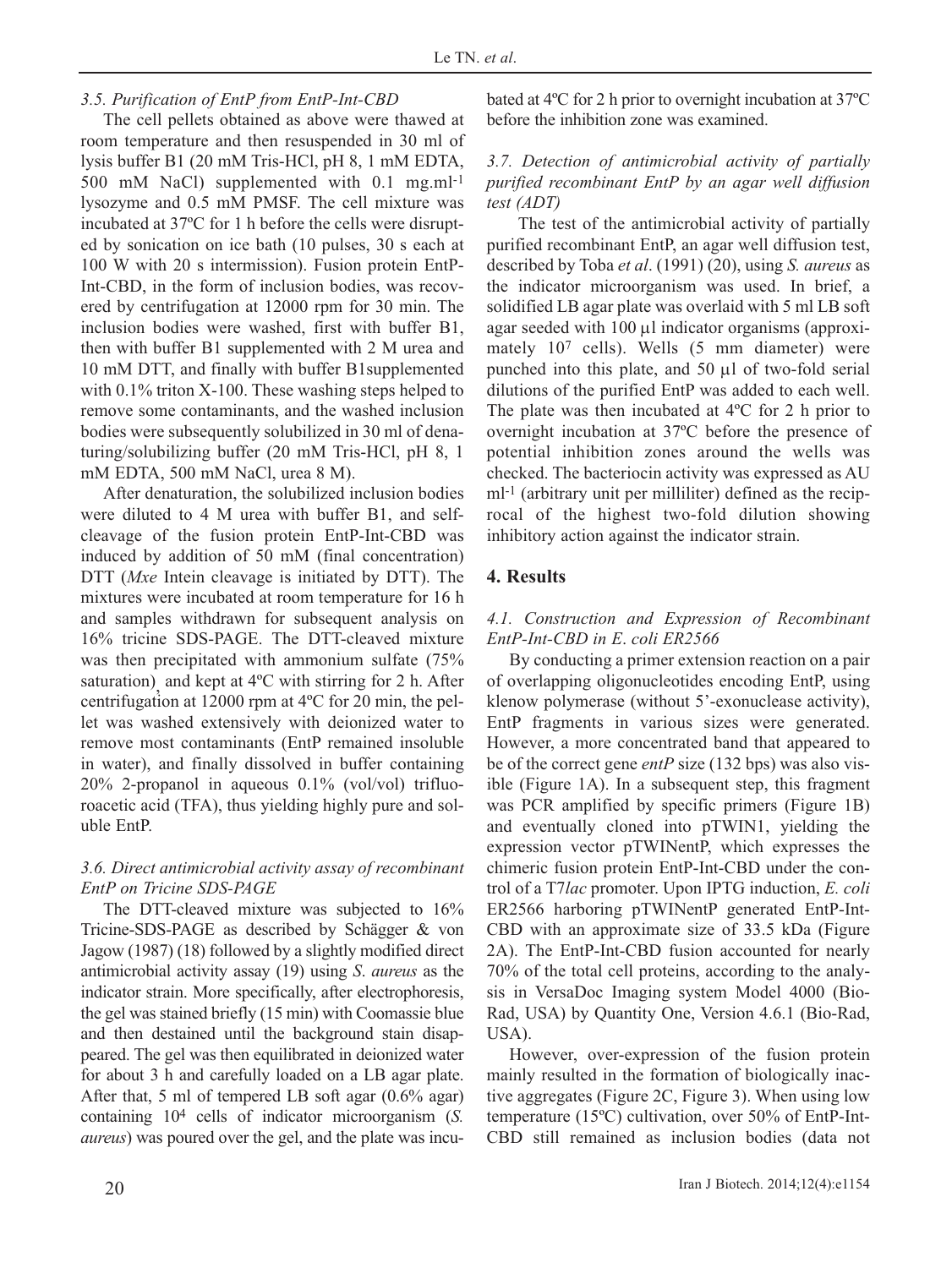

**Figure 2.** A: SDS-PAGE analysis of proteins expressed in recombinant *E. coli* ER2566 cells harboring pTWIN1, pTWINentP B: Western blot analysis of recombinant protein by anti-CBD monoclonal antibody (BioLabs) and C: SDS-PAGE analysis of soluble, insoluble protein fractions expressed in recombinant *E. coli* ER2566 cells harboring pTWINentP. pTWIN1, pTWINentP: Proteins from *E. coli* ER2566 harboring plasmid pTWIN1, pTWINentP respectively; M: standard proteins (Fermentas, USA). *Spp-Mxe* Intein is fusion Spp intein and Mxe intein was expressed in *E. coli* ER2566 harboring pTWIN1

shown). High IPTG concentration (up to 10 mM) did not affect on the growth of the recombinant strain, however, 0.05 mM IPTG is the most suitable inducer concentration for expression of the recombinant EntP-Int-CBD from pTWIN1-entP in *E*. *coli* ER2566 (data not shown). The expressed chimeric proteins were also confirmed by Western blot using anti-CBD serum (Figure 2B).

The released EntP from DTT digested EntP-Int-CBD fusion seemed to conform well with the molecular weight (4.6 kDa) of mature EntP from *E*. *faecium* P13 as revealed by the Tricine SDS-PAGE analysis (Figure 3A). An initial experiment showed that the released recombinant EntP also exhibited strong activity against *S. aureus* as demonstrated by the clear growth inhibition zone around the band of EntP (Figure 3B) in polyacrylamide gel. This result suggests that recombinant EntP indeed could be obtained in a biologically active form after cleavage with DTT.

*4.2. Purification of biologically active EntP from EntP-Int-CBD*



**Figure 3.** A: 16% Tricine SDS-PAGE analysis of DTT digested EntP-Int-CBD in the presence of 4 M urea, B: Direct in gel (Tricine SDS-PAGE), antimicrobial activity assay of the recombinant EntP released from the fusion protein, using *S. aureus* as the indicator strain. M: MW standard proteins (Fermentas)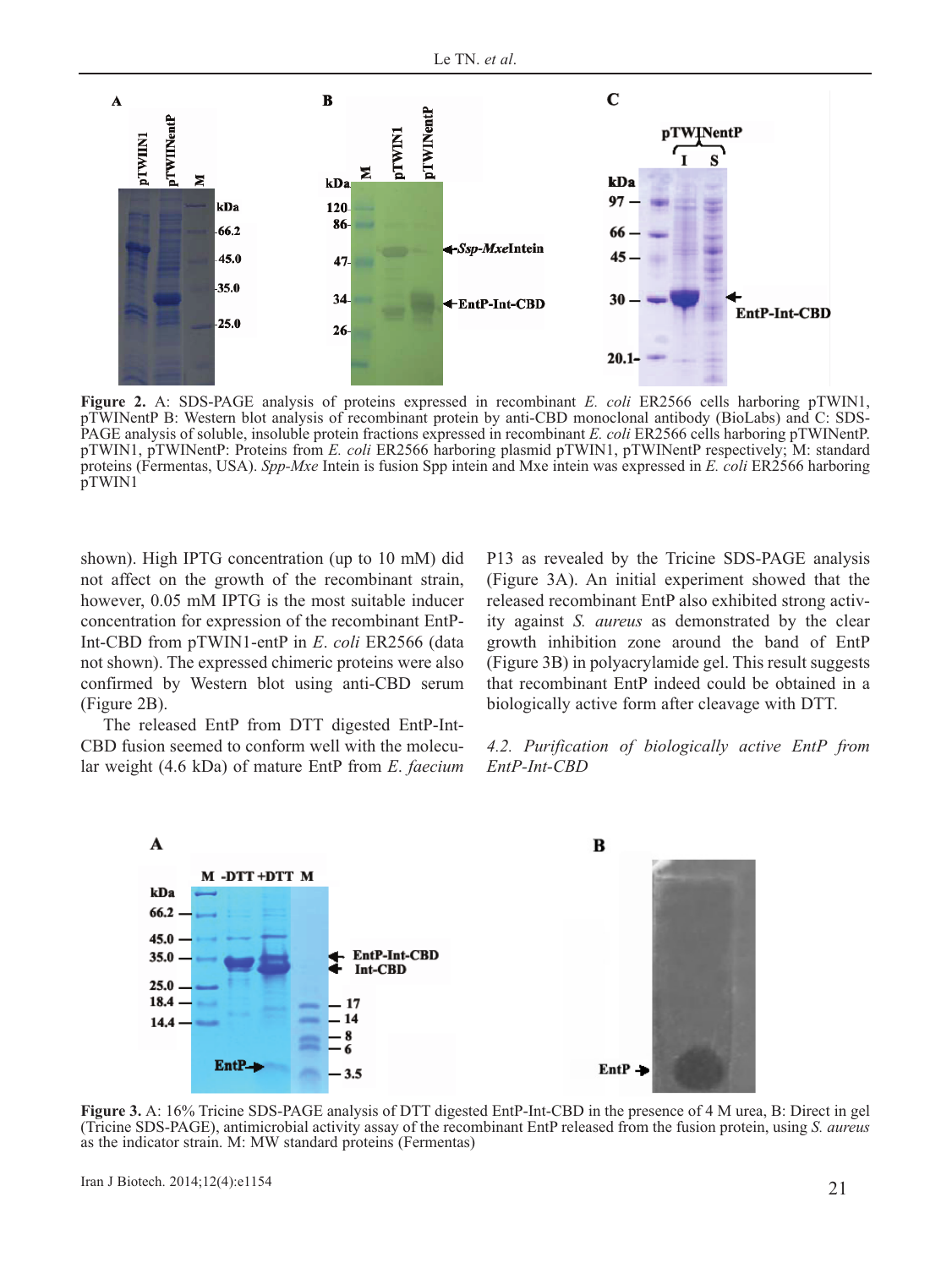In this study, buffer B1 (20 mM Tris-HCl, pH 8, 1 mM EDTA, 500 mM NaCl) supplied with lysozyme was used in combination with sonication to release the intracellular protein content of the recombinant *E. coli* cells. The inclusion bodies of EntP-Int-CBD obtained from this step were relatively pure (over than 85% purity as determined by Quantity One software). Nevertheless, this chimeric protein was still rinsed in three consecutive steps by buffer containing 2 M urea and 10 mM DTT, then by buffer supplemented with 0.1% Triton X-100 (Figure 4A).

After digestion with DTT, and subsequent precipitation with ammonium sulfate, Int-CBD now became soluble in water and visible in the SDS-PAGE analysis (Figure 4B). However, as EntP remained insoluble in water, several washings in water were required for efficient removal of Int-CBD and other impurities from the insoluble EntP (Figure 4B).

The final step in the purification scheme was to find an appropriate solvent composition that would enable recovery of EntP in a soluble and active form. EntP is a peptide with strong cationic and hydrophobic characteristics/properties and is prone to form aggregates (21). However, acidic solvents have recently been reported to be useful for improving the solubility of EntP, thereby enabling its purification (9). Accordingly, in this study the recovery and isolation of functional EntP was investigated by trying to dissolve the precipitate in three different acidic buffers, *i.e.*, 20 mM sodium phosphate buffer, pH 5.8; 85% 2-propanol  $v/v$  in water, pH 2.0; and 20% 2-propanol in aqueous 0.1% TFA. As is visible in Figure 4C, EntP was easily solubilized in 20% 2-propanol in aqueous 0.1% TFA. However, some of the impurities went into solution, as indicated by the faint bands in the SDS-PAGE analysis (Figure 4C). The other two buffer compositions that were tested failed to solubilize EntP (Figure 4C).

#### *4.3. Purified EntP exhibits antimicrobial activity*

*L. monocytogenes* and *S. aureus* were used as indicator strains in the antimicrobial activity assay. In these experiments, different serial dilutions of purified and soluble EntP were loaded in wells, punched into agar plates seeded with indicator bacteria. The plates were first incubated at 4ºC for 2 hours to allow EntP to diffuse well into the agar before the plates were incubated overnight at 37ºC to promote cell growth, and finally examined for potential cell growth inhibition. The EntP clearly inhibited the growth of both strains but to different degrees (Figure 5); being most potent against *L*. *monocytogenes*. When increasing the duration of the initial diffusion step to overnight at 4°C, the activity of EntP increased nearly 1000-fold (data not shown). In addition, mixtures of EntP and the pathogenic bacteria that were kept at 4ºC for different durations, before they were spread on ordinary LB plates, showed that the cell viability dropped dramatically for incubation times exceeding three hours. This indicated



**Figure 4.** A: SDS-PAGE analysis of protein fractions from insoluble EntP-Int-CDB washing steps, B: The soluble Int-CBD removing and C: Solubilizing process of EntP. 1: The insoluble EntP-Int-CBD from whole-cell lysates; 2-4: The insoluble EntP-Int-CBD was washed by buffer B1, B1 supplemented with 2 M urea and 10 mM DTT, and B1 supplemented with 0.1% Triton X-100 respectively; 5, 13: the DTT digested EntP-Int-CBD was precipitated by ammonium sulphate; 6-9: the soluble Int-CBD separated from EntP through four consecutive water washes of DTT digested EntP-Int-CBD respectively. 10- 12: The EntP obtained after treatment with 20 mM sodium phosphate buffer pH 5.8; 85% 2-propanol pH 2.0 in water (v/v), or 20% 2-propanol in aqueous 0.1% TFA respectively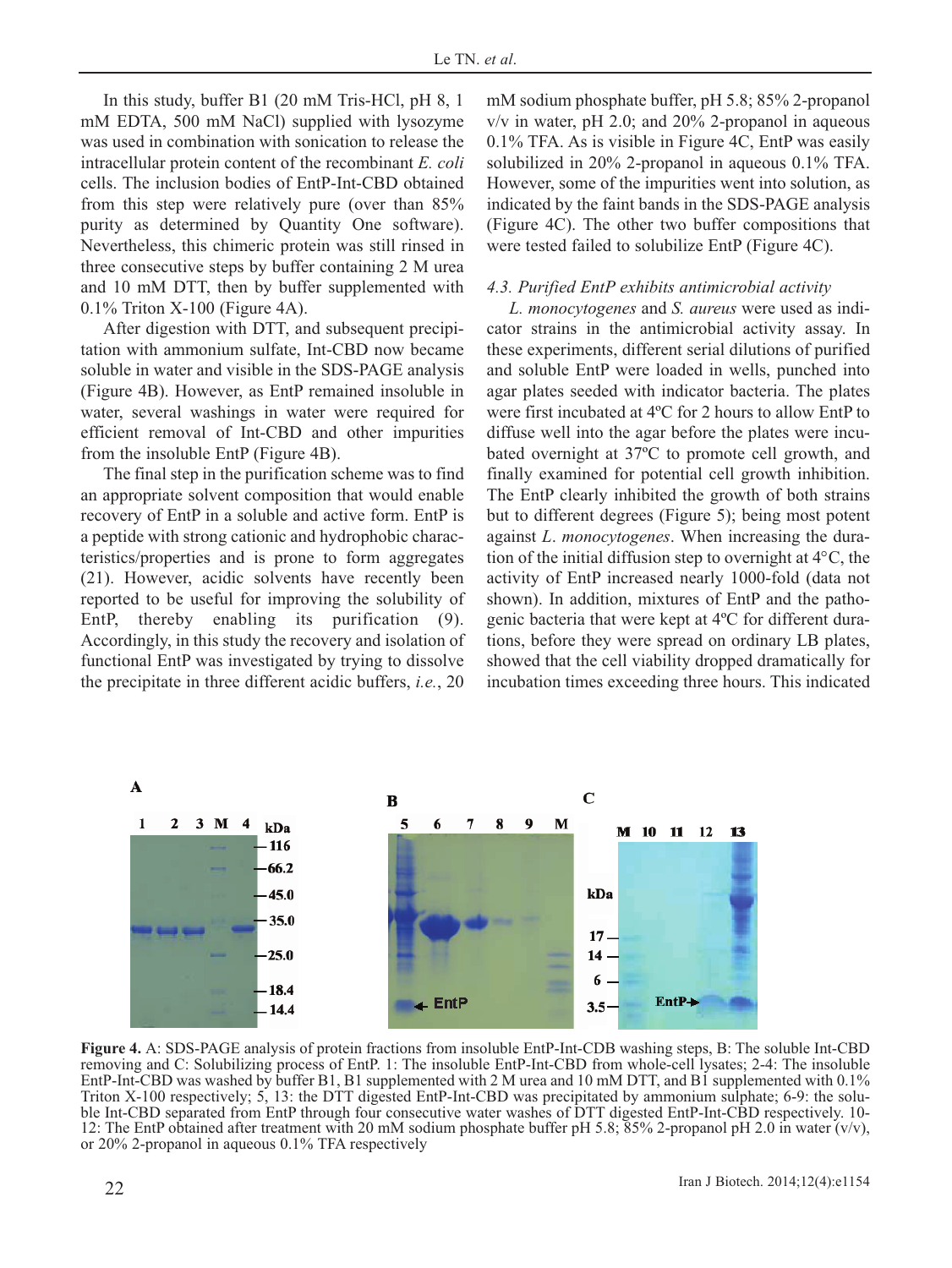

**Figure 5.** A: Agar well diffusion test to detect antimicrobial activity of purified recombinant EntP against *L. monocytogenes*, and B: *S. aureus.* The numbers indicate the dilution values; TFA: 20% 2-propanol in aqueous 0.1% TFA, used as a negative control

that EntP not only has the ability to inhibit bacterial cell growth but also to kill the bacteria (data not shown).

#### **5. Discussion**

The fusion protein EntP-Int-CBD was expressed at high levels in *E. coli* cells as inclusion bodies, and easily harvested from bacterial cell lysates by centrifugation and then solubilized in urea. Although the current approach resulted in an insoluble and inactive form of EntP fusion protein, this may actually be advantageous due to: (i) increased stability of the fusion protein by reducing the susceptibility to intracellular proteases; (ii) reduced toxicity caused by active EntP, thus the fusion proteins can be synthesized and accumulated at high concentration in the cells; (iii) avoiding premature cleavage *in vivo* since a correct fold conformation is required for the self-splicing activity of intein (22). For instance, in a previous study by Gutiérrez et al, the low level of EntP when expressed in its active form in *E*. *coli* was believed to indicate toxicity to the host cells (9).

Urea, DTT, Triton X-100 are the detergents that frequently are applied to reduce the levels of contaminants in insoluble proteins (or inclusion bodies). As mentioned earlier, target proteins fused with *Mxe* Intein and expressed from the pTWIN1 plasmid family can be cleaved at the N-terminus of intein by using thio-reagents such as DTT (15-17). We successfully digested the EntP-Int-CBD fusion protein with 4 mM DTT to release functional recombinant EntP. Initially, we investigated different final urea concentrations (1, 2, 4, and 8 M) for cleavage of the fusion protein by DTT, and the best result was obtained in 4 M urea (data not shown). However, a few percent of EntP-Int-CBD was apparently not digested during the DTT- treatment. Perhaps, the efficiency could be improved by increasing the DTT concentration in the digestion reaction, however, this was not tested.

Upon the DTT-induced digestion, EntP was recovered as insoluble aggregates from the ammonium sulfate precipitated cleavage mixture, from which the remainder of the cleaved fusion protein/contaminants could be removed by washing in water. Finally, EntP was dissolved in buffer (20% 2-propanol in aqueous 0.1% TFA) and exhibited strong antibacterial activity in various assays.

In a previous attempt by our research group, EntP was expressed as a C-terminal fusion to CBD-*Ssp* Intein from pTWIN1 (23). In agreement with the present study, CBD-*Ssp* Intein-EntP was also overexpressed in *E*. *coli* ER2566 and formed insoluble aggregates with molecular weight of ca. 35 kDa. However, subsequent attempts to release EntP through low pH-mediated self-cleavage failed as the efficiency proved to be very low (23). Thus, active EntP was achieved in very limited amounts (data not shown). Moreover, we have also tried earlier alternative fusion partners, such as amylases of *Saccharomyces fibuligera* and *Bacillus amyloliquefaciens,* for expression of EntP in *Pichia pastoris* SMD1168 (24) and *B*. *subtilis* BS168 (25) using pPIC9- and pAC7-based vectors, respectively. A cleavage site for formic acid was engineered between EntP and the amylases. However, this strategy also failed, as we were unable to detect any target protein in an SDS-PAGE analysis (data not shown).

EntP has been expressed in different host strains, such as *E*. *coli*, *Methylobacterium extorquens* ATCC 55366, *L*. *lactis*, *P*. *pastoris* (8, 26). However, the strategies used for the production and/or purification in these cases will most likely only are of limited use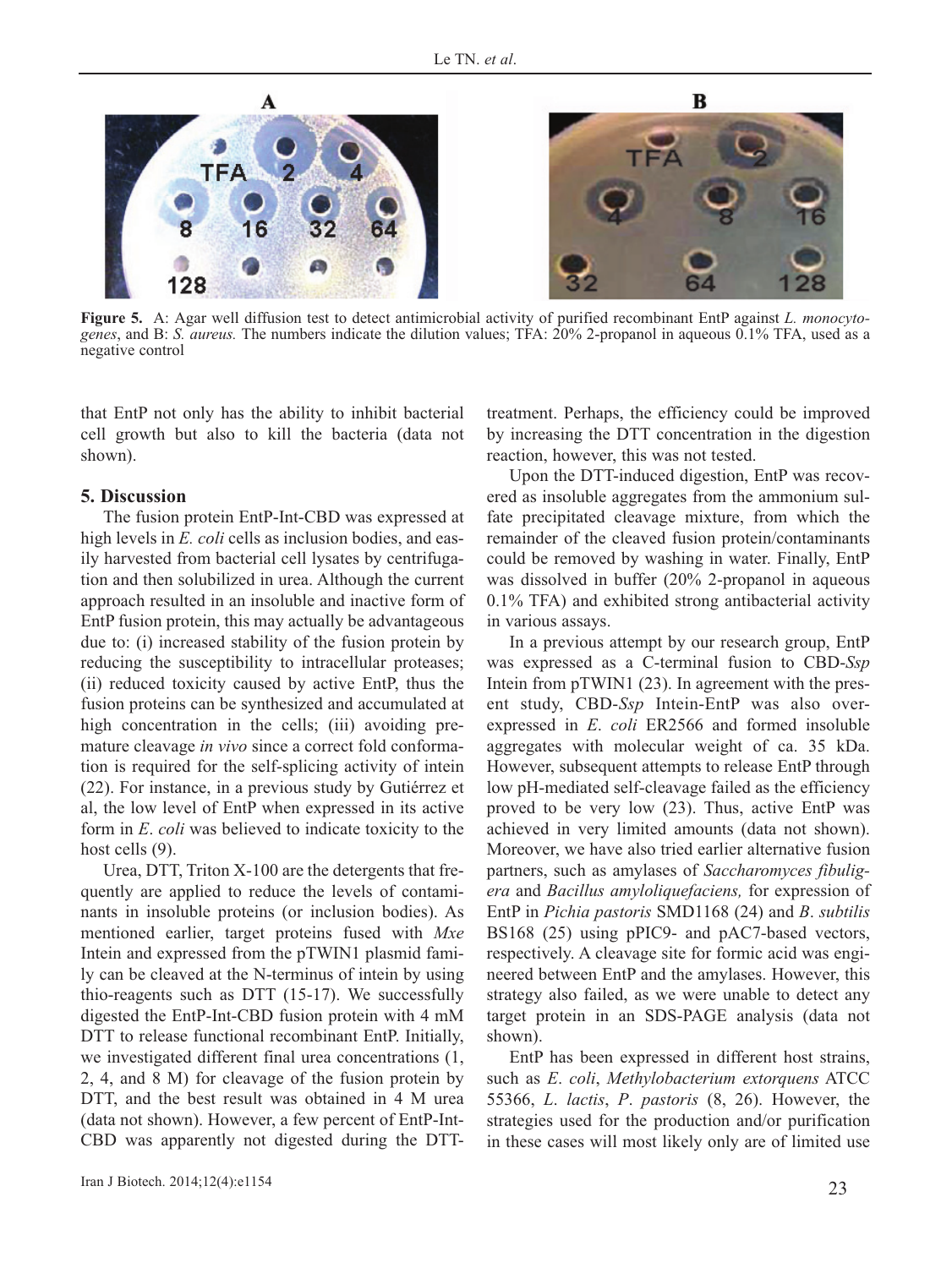in a large-scale production setting. This is because they (i) rely on the use of expensive enzymes for removal of the fusion tags, which is time consuming and costly; or (ii) result in low expression levels with several contaminants, which then requires several chromatography steps for capture and purification of the target protein, and therefore usually also poor yields. For instance, in one example, as little as 3.1% was recovered after purification starting from over 6 mg/L culture (9). In another example, EntP was produced in *P. pastoris* at relatively high levels (28.2 mg.L<sup>-1</sup> culture), however, the recovery of functional EntP was complex, involving three steps including filtration, cationexchange and reverse-phase chromatography (11).

In conclusion, this study is the first reporting large amounts of over-expressed EntP as fusion proteins forming inclusion bodies, paired with a simple and efficient purification process that does not rely on the use of any chromatography steps to get anti-bacterially active, soluble recombinant EntP. We believe that the novel process for the expression and purification of highly active EntP, which we report here, will be of benefit in large-scale production of EntP as it may reduce the time and cost, compared to the previously described methods.

#### **Acknowledgements**

We would like to acknowledge Prof. Nguyen Thuy Chau (Institute of Agricultural Engineering and Post Harvest Technology, Vietnam) for the kind supply of *L. monocytogenes*, Dr. Pham Thuy Linh (Chemistry Institute, Vietnam Academy of Science and Technology, Vietnam) for providing *S*. *aureus*, Prof. Dr. Gen Larsson, Assc. Prof. Dr. Patrik Samuelson (The Division of Bioprocess Technology, KTH Biotechnology, Royal Institute of Technology, Stockholm, Sweden) and Dr.S.V.N.Vijayendra (Food Microbiology Dept., Central Food Technological Research Institute, Mysore-570020, India) for proofreading and correcting English in this manuscript. This study was carried out by facilities of National Key Laboratory of Gene Technology, Institute of Biotechnology, VAST, Vietnam.

# **Authors' contribution**

NHT supervised the study and provided consultation. THD designed, analyzed data, wrote and proofread manuscript. TNL, TNN, NTT performed experiments. TNL wrote manuscript. SOE supervised on fermentation of recombinant strain.

#### **Funding/Support**

This study was supported by Ministry of Agriculture and Rural Development, Vietnam for the Project "Study on production of bio-antibacterial substances (nisin and enterocin) for food preservative" 2007- 2009.

#### **References**

- 1. Calo-Mata P, Arlindo S, Boehme K, Miguel T, Pascoal A, Barros-Velazquez J. Current applications and future trends of lactic acid bacteria and their bacteriocins for the biopreservation of aquatic food products. *Food Bioprocess Technol.* 2007;**1**:43-63.doi:10.1007/s11947-007-0021-2
- 2. Drider D, Rebuffat S (Eds). *Prokaryotic Antimicrobial Peptides*. New York, NY: Springer New York; 2011.doi:10.1007/978-1-4419-7692-5
- 3. Cintas L, Casaus P, Havarstein L, Hernandez P, Nes I. Biochemical and genetic characterization of enterocin P, a novel sec- dependent bacteriocin from *Enterococcus faecium* P13 with a broad antimicrobial spectrum. *Appl Environ Microbiol.* 1997;**63**:4321-4330.doi:10.1128/JB.182.23.6806- 6814.2000
- 4. Herranz C, Driessen AJM. Sec-mediated secretion of bacteriocin Enterocin P by *Lactococcus lactis*. *Appl Environ Microbiol.* 2005;**71**:1959-1963.doi:10.1128/AEM.71.4.1959- 1963.2005
- 5. Herranz C, Cintas LM, Hernandez PE, Moll GN, Driessen AJM: Enterocin P causes potassium ion efflux from *Enterococcus faecium* T136 cells. *Antimicrob Agents Chemother.* 2001; **45**:901-904.doi:10.1128/AAC.45.3.901- 904.2001
- 6. Campos C, Rodriguez O, Calomata P, Prado M, Barrosvelazquez J. Preliminary characterization of bacteriocins from *Lactococcus lactis*, *Enterococcus faecium* and *Enterococcus mundtii* strains isolated from turbot (*Psetta maxima*). *Food Res Int.* 2006;**39**:356- 364.doi:10.1016/j.foodres.2005.08.008
- 7. Arlindo S, Calo P, Franco C, Prado M, Cepeda A, Barros-Velázquez J. Single nucleotide polymorphism analysis of the enterocin P structural gene of *Enterococcus faecium* strains isolated from nonfermented animal foods. *Mol Nutr Food Res.* 2006;**50**:1229-1238.doi:10.1002/mnfr.200600178
- 8. Gutiérrez J, Bourque D, Criado R, Choi YJ, Cintas LM, Hernández PE, Míguez CB. Heterologous extracellular production of enterocin P from *Enterococcus faecium* P13 in the methylotrophic bacterium *Methylobacterium extorquens*. *FEMS Microbiol Lett.* 2005;**248**:125-131.doi:http://dx.doi.org/10.1016/j.femsle.2005.05.029
- 9. Gutiérrez J, Criado R, Citti R, Martín M, Herranz C, Nes IF, Cintas LM, Hernández PE. Cloning, production and functional expression of enterocin P, a sec-dependent bacteriocin produced by *Enterococcus faecium* P13, in *Escherichia coli*. *Int J Food Microbiol.* 2005;**103**:239-250.doi:10.1016/j.ijfoodmicro.2004.11.035
- 10. Cuozzo S, Calvez S, Prévost H, Drider D. Improvement of enterocin P purification process. *Folia Microbiol (Praha).*